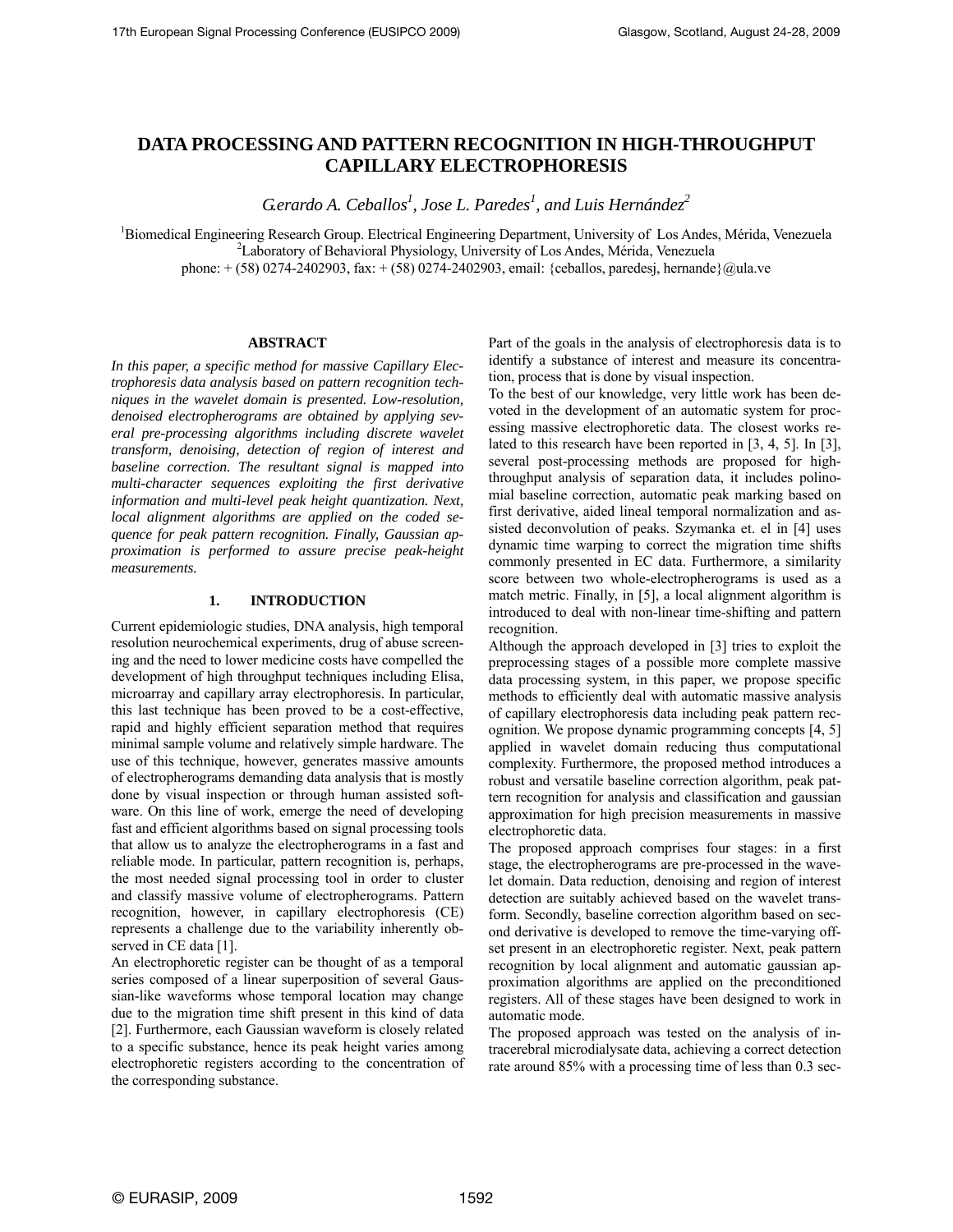ond per 25.000-point electropherogram. For a detailed description of the pattern recognition technique see [5].

# **2. METHODS**

Figure 1 shows the four stages of the proposed approach.



Figure 1 – Stages of the proposed method.

## **2.1 Wavelet Processing**

### *2.1.1. Selecting Wavelet Type and Resolution Level*

Weidong et. al [6] tested several mother wavelets and chose symlet 4 as the one that has the best performance for the analysis of electrophoretic data since it yields the best peak reconstruction and peak preservation. We profited on this research and used symlet 4 in this work.

For pattern recognition we use the approximation coefficients yielded by a four-level wavelet decomposition. At this level of wavelet decomposition, the shape of the original signal as well as the most salient information are preserved. Furthermore, the number of data points is reduced by a factor of 24 and a smoothing operation is applied on the signal by the successive low-pass filtering inherent in the wavelet decomposition.

#### *2.1.2. Detection of Region of Interest (ROI)*

We observed that at 7-level wavelet decomposition the detail coefficients have information related to the signal shape and not to the noise components. Therefore, using this information, the region containing peaks of interest is found according to the following procedure: The absolute value of the detail wavelet coefficients at the seven-level wavelet decomposition are calculated, and the region of interest is defined starting at the most left coefficient whose magnitude value is greater than a given threshold value and ending at the right most coefficient with magnitude greater than the threshold value. The corresponding starting and end points of ROI are then found at  $4<sup>th</sup>$  level wavelet decomposition. We set the threshold value to 2% of the maximum absolute value of the detail wavelet coefficients at level seven.

#### *2.1.3. Noise Reduction*

Since pattern recognition is performed on a low resolution signal, a denoising operation is intrinsically applied on the signal. More precisely, the pattern recognition is performed at four-level wavelet decomposition, therefore the wavelet detail coefficients at first four levels are throwed away leading thus to high-frequency noise suppression. Furthermore, the remaining signal noise components are reduced by a thresholding operation performed on detail coefficients of the 5th and 6th wavelet decomposition levels followed by an inverse wavelet transform until the fourth level [5].

#### **2.2 Baseline correction**

The baseline of an electropherogram is not very often a perfect horizontal line. Indeed, it can be regarded as an offset that changes dynamically with time being (possibly) unique for each acquired CE register. In some electropherograms, the baseline gradually raises due to spurious fluorescent material adhered to the outer surface of the capillary during the injection procedure. Sometimes, the baseline drifts downwards due to tailing of a highly concentrated band. This baseline drifts makes much harder the pattern recognition problem with methods that use peak amplitudes to compare patterns. Furthermore, it may lead to wrong peak measurements due to the offset introduced on the data points. Therefore, baseline correction emerges as a required pre-processing stage before any further downstream data analysis.

In the present study, we exploit the fact that baseline is a low frequency signal and, therefore we analysis the four level wavelet approximation coefficients to estimate the baseline curve heuristically. The algorithm is based on cubic interpolation using key preselected wavelet coefficients as described next.

Let *Y*=[*Y(1), Y(2), …., Y(M)*] and *B*=[*B(1), B(2), …., B(M)*] be a first approximation of the baseline curve and the final baseline curve to be estimated, respectively where *M* is the number of wavelet approximation coefficient at four decomposition level. Define each entry of *Y* as follows:

$$
Y(k) = \begin{cases} C(k) & \text{if} \quad |Z(k-i)| < T(k-i) \quad \text{for} \quad i = 1, 0, -1 \\ 0 & \text{Otherwise} \end{cases} \tag{1}
$$

Where  $Z(n)$  is the second derivative of the wavelet coefficients  $C(k)$ , and  $T(k)$  is a threshold function equal to a rescaled version (between  $h_{\text{min}}$  and  $h_{\text{max}}$ ) of a function constructed by linear interpolation using de local maximum of  $C(k)$ , where h<sub>min</sub> and hmax are tunning parameters  $0 \le h_{\text{min}}$  $h_{\text{max}}$  < 20.

Replace those components of *Y*, defined by the "otherwise" part of the equation (1), by cubic interpolation using those elements of *Y* for which  $Y(k)=C(k)$ .

Define each component of *B* as follows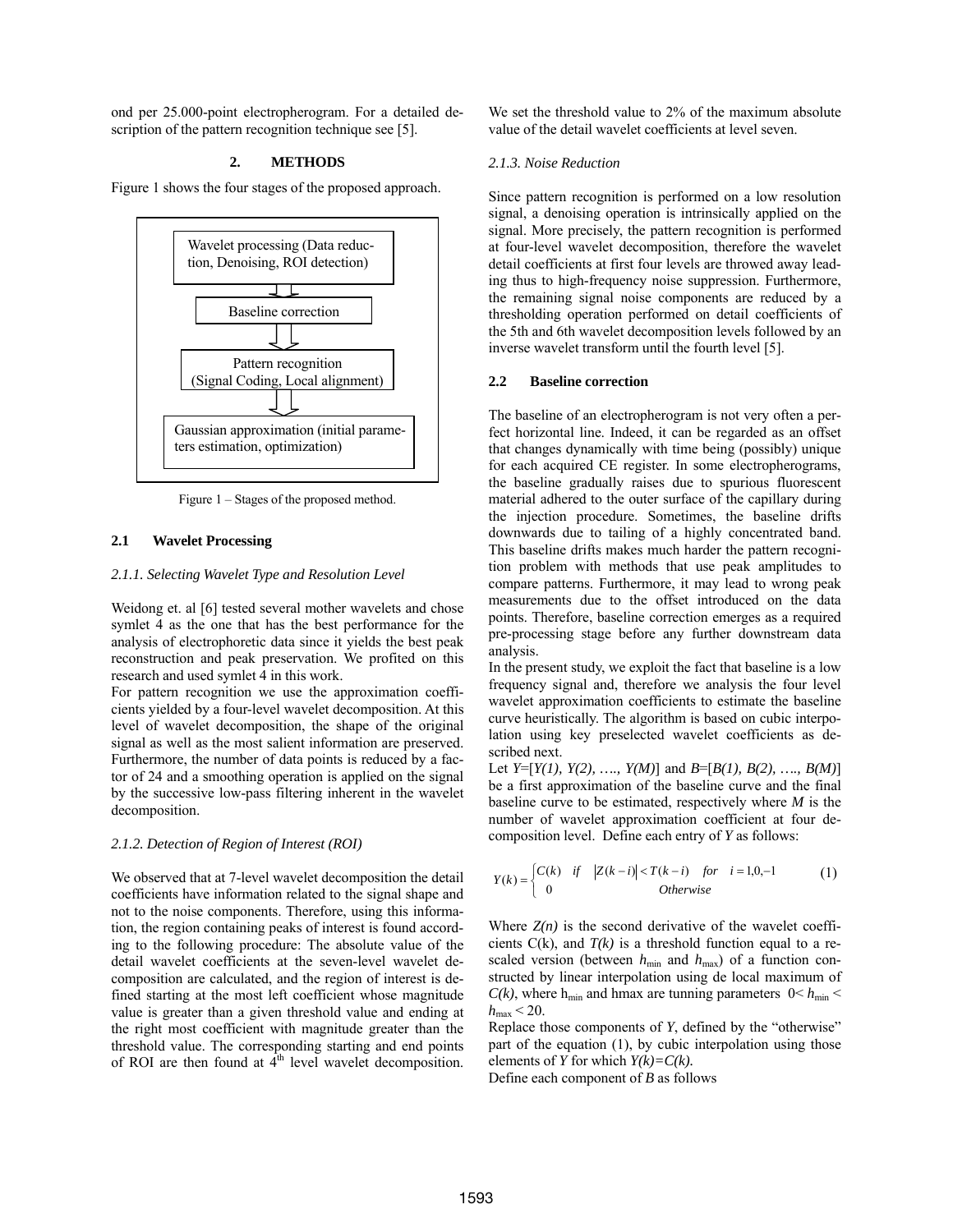

Figure 2 – Construction of the baseline curve. Upper: Dashed line: Final baseline curve, Dotted line: First approximation of the baseline curve. • wavelet coefficients with smooth variations,  $\times$  local minimum under the first approximation of the baseline curve. Middle: baseline correction by the proposed approach. Bottom: baseline correction achieved by [3].

$$
B(k) = \begin{cases} C(k) & \text{if} & |Z(k-i)| < T(k-i) \quad \text{for} \quad i = 1, 0, -1 \quad \text{or} \\ 0 & C(k) < Y(k) \quad \text{and} \quad C(k) \quad \text{is a local minimum} \\ 0 & \text{Otherwise} \end{cases}
$$
 (2)

Replace those components of *B*, defined by the "otherwise" part of equation (2), by cubic interpolation using those elements of *B* for which  $B(k)=C(k)$ .

As can be seen from Equations (1) and (2), the baseline curve is forced to pass through those wavelet coefficients that have smooth variation. Figure 2 shows the baseline constructed using the proposed algorithm. Note that the local minimum, marked as x, that are below the first approximation of the baseline curve are taken into account to define the final baseline curve. We found this method for baseline correction more suitable in data with fast variation in baseline than polynomial methods. Figure 2 (middle) shows the performance of our methods for baseline correction in a particular case with fast drift on the baseline. Figure 2 (bottom) depicts the baseline correction yielded by the approach described in [3] where singular valued decomposition and a 10 degree polynomial function is used to model the baseline.



Figure 3 – Local alignment of electropherograms performed on the approximate wavelet coefficients at fourth wavelet decomposition level.

#### **2.3 Pattern Recognition**

The resultant denoised electropherogram at the four-level wavelet decomposition with the baseline removed is coded using a finite alphabetical codes where the codewords are codes associated with not only to the first derivative signs like in [7] but also to the height of the peaks.

### *2.3.1. The proposed coding method*

The proposed coding method is as follows: each point in the electropherogram is coded as M if the signal slope is positive, P if the signal slope is negative, L if the point is a valley and either A, B, C, D, E, F, G, H if the signal reaches a local maximum. In this last case, the assigned alphabetical code depends on the height of the peak. Thus, the A to H characters correspond to peak height quantized to eight levels uniformly distributed between 0 and 4000 milivolt.

### *2.3.2. Local Alignment*

Having coded the desired pattern and the electropherograms at low resolution, we applied the pairwise local alignment method of Smith & Waterman [8] to find the desired codedpattern in each coded electropherogram. To achieve that, we use a substitution matrix, a gap opening penalty and a gap extension penalty described in full details in [5].

Figure 3 depicts a local alignment achieved with these parameters. Note that the algorithm successfully finds the desired pattern even though there exist two aligned peaks with a variation in peak height of more than 100%. Note also that, in finding the desired pattern, the algorithm aligns both the searched pattern and the found pattern, by inserting several gaps in suitable locations.

The gap insertion and the ability of aligning peaks with remarkable height difference are the main advantages of the proposed approach to handle the variability found in electrophoretic signals. This mode of application of dynamic programming (local alignment) for peak pattern matching is different from [4] where the whole electropherograms are compared.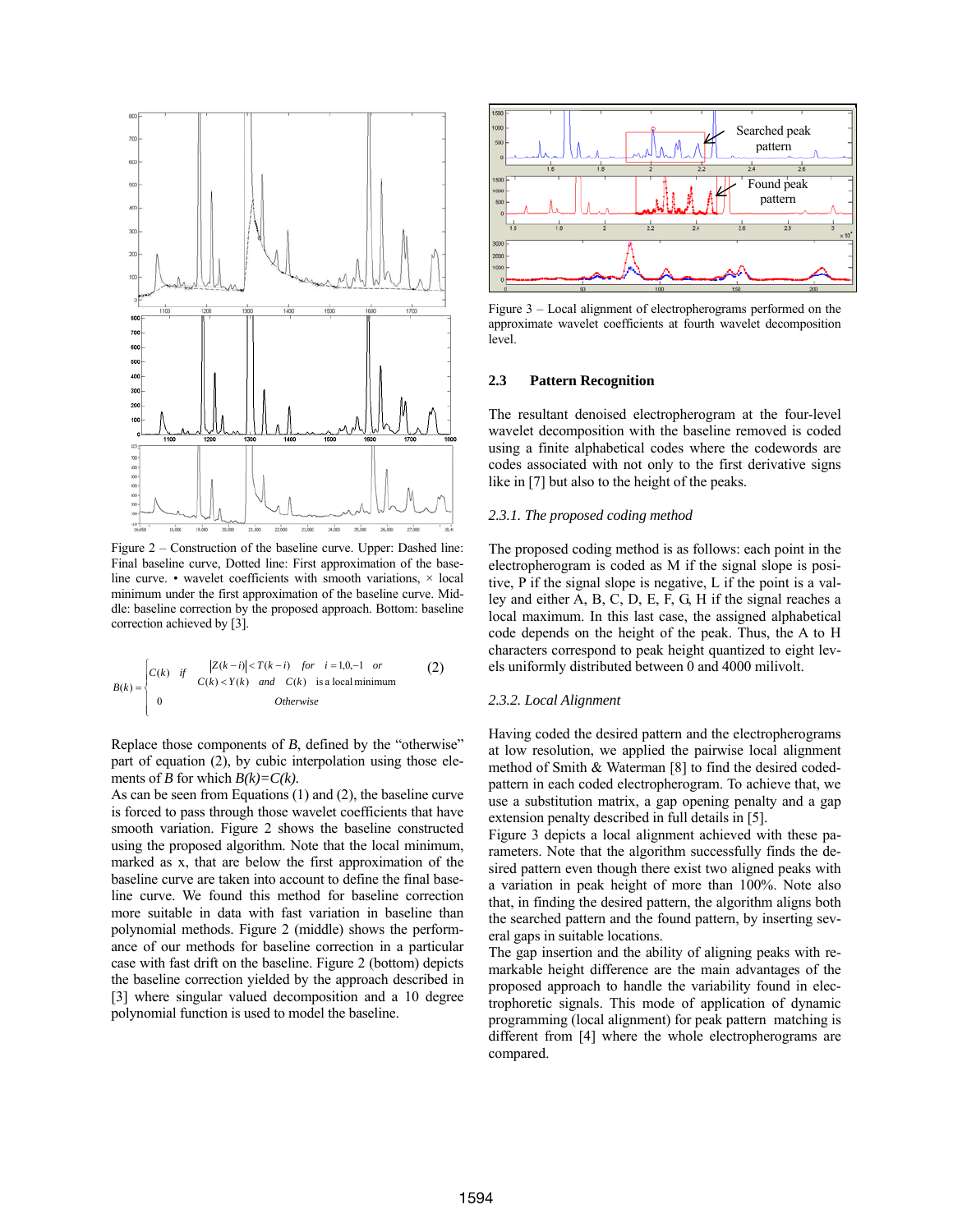### *2.3.3. Optimization of the Local Alignment Algorithm*

An approach to speed up the Smith & Waterman alignment algorithm consists in searching for the highest alignment score only in the last row of the DP matrix instead of searching in the whole matrix. Due to the high variability found in the electropherograms, the only solution outputted by the conventional Smith & Waterman algorithm may lead to a wrong detection (misplace) of the desired pattern. To overcome this drawback, we consider several possible solutions associated with different time locations of the found pattern, giving preference to the pattern with the closest location to the location of the desired pattern in the reference electropherogram.

Let  $P_0$  denotes the location of the desired pattern in the reference electropherogram, and  $\Delta p/2$  a tuneable parameter that represents the maximum deviation around  $P_0$  for the allowed solutions. The parameter  $(\Delta p/2)$  can be chosen based upon the peak location reproducibility of the electropherograms. In this work, we set  $\Delta p = 0.14P_0$  based upon the maximal deviation observed in the tested data. Furthermore, as possible solutions, we consider the five highest alignment score that are related to five different locations in the electropherogram.

We consider the alignment scores of the last raw (on the dynamic programming matrix) in descending order and apply the backtracing algorithm [5] repeatedly until 5 different locations of the found pattern are obtained. In this process, if one of the optimal reconstructed pathways ends in a location inside the preference band  $(P_0-\Delta P/2, P_0+\Delta P/2)$ , this reconstruction will be considered as the final alignment solution and not additional backtracing is performed. On the other hand, if none of the 5 solutions that have been considered lies inside the band, the alignment that starts closest to  $P_0$ will be considered as the solution.

#### **2.4 Gaussian approximation**

The superposition of adjacent substances inner the capillary can lead to erroneous measurements of peak heights. It is necessary the deconvolution of signal in kernel functions. Note in Fig. 4 decomposition of electropherogram curve in sum of gaussian kernels.

If the distance between the detection cell and detector is short and wall desorption is negligible, it is expected that the waveform related to a particular substance has a Gaussianlike shape mainly due to longitudinal diffusion of substances inside the buffer [2]. We approximate the peaks by sum of Gaussian functions using nonlinear optimization algorithm for estimation of the parameters (peak height, location and variance) of a Gaussian waveform (Trust Region Algorithm). The initial parameters are automatically calculated exploiting the information related to the second derivative of electropherograms. More precisely, the zero-crossing of the secondderivative represents a rough estimation for the variance, whereas the average of two successive zero-crossing of the second-derivative defines the initial gaussians location and the amplitudes are calculated by linear regression [9]. Per-

haps the most of works in deconvolution of peaks in capillary zone electrophoresis uses second derivative [10], if  $4<sup>th</sup>$  derivative is considered instead  $2<sup>nd</sup>$ , and the peaks are assumed gaussians, we can resolve high level overlapping of substances. Note the high level overlapping resolved in the sum of the left most second and third Gaussians in left image in Fig.4. Unlike [9], where the Gaussians' amplitudes are allowed to take on negative values, in our approach, only positive Gaussians are considered. The Gaussian processing time was 90 sec. by 120 gaussians approximately. The process is performed in third level of wavelet decomposition in order to conserve a suitable resolution of peaks. Note in Fig.4 the approximation on level 3 and 4 of wavelet decomposition.



Figure 4 – Approximation of an electropherogram by linear combination of Gaussian functions at approximation wavelet coefficients. Left: third decomposition level, right: fourth decomposition level.

Once all the electropherograms have been processed and the found patterns have been aligned by the peak matching procedure described above, the results can be reorganized in a matriz that can be analized by datamining algoritm with the aim of finding no explicit information.

#### **3. RESULTS AND DISCUSION**

### **3.1 Analysis of Intracerebral Microdialysate**

We randomly select 30 electropherograms out of a set of 277 electropherograms obtained from dialysates of the same rat's brain area. Patterns containing 4, 8, 12, 16, 32 and 50 peaks are selected in an arbitrary reference electropherogram chosen out of the set. Those patterns are then searched in the subset of electropherograms. Table 1 shows the percent of correct detection as a function of the length of the pattern. The percent of correct detection is validated by expert visual inspection, a correct detection is assumed when all peaks in searched pattern are aligned with corresponding peaks in found pattern.

Tabla 1. Percent of correct detection achieved by the proposed algorithm.

| Pattern length (number of peaks) |     |       |       |       |     |
|----------------------------------|-----|-------|-------|-------|-----|
|                                  |     |       | 16.   | 32    | 50  |
| 65.3%                            | 84% | 85.3% | 80.6% | 79.5% | 90% |

As can be noted in Table 1, the proposed method yields competitive results for longer pattern.

As a second test, the proposed algorithms are applied in the whole data set (277 electropherograms) on a Pentium IV, 3.2